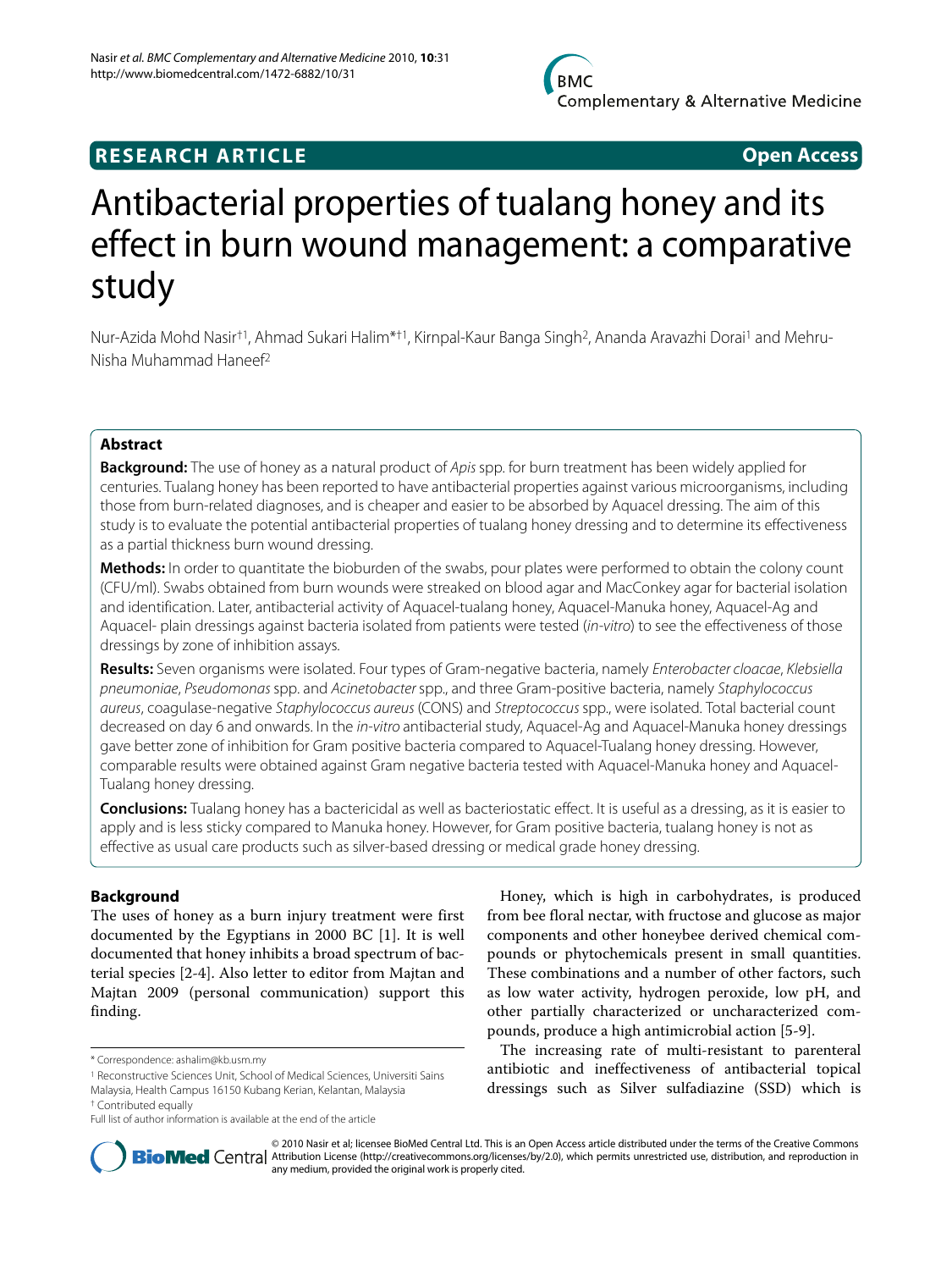widely used to represent a major challenge in burn care. This problem required alternative treatment option.

Conventional dressings such as gauze, Tulle gras and hydrofibre based do not address the issues of infection effectively. Therefore new generation of silver based dressing such as Aquacel-Ag<sup>®</sup> and Acticoat<sup>®</sup> has been developed to reduce local infection and is related morbidity. At the same time other non conventional treatment approach such as the use of honey has become an attractive alternative[[10](#page-5-5)[-12\]](#page-5-6). Manuka honey is not widely used for the management of burn compared to silver based dressings. The silver based dressing is presently used in most clinical settings with good scientific evidence. Tualang honey has been reported to have antibacterial properties against various microorganisms, including those from burn-related diagnoses such as Pseudomonas spp. and MRSA [\[2](#page-5-1)[,9](#page-5-4)[,13](#page-5-7)-[15\]](#page-5-8), and it is cheaper and easier to be absorbed by Aquacel dressing. Tualang honey was obtained from the tualang tree (*Koompassia excelsa*) and used as a partial thickness burn treatment.

This partial thickness burn usually extends through the epidermis downward into the papillary, or superficial, layer of the dermis or it can be extended downward into the reticular, or deeper, layer or the dermis [[16\]](#page-5-9).

This study evaluated the potential antibacterial properties of tualang honey dressing and its effectiveness compared to Aquacel-Ag dressing to treat partial thickness burn wounds patient. Tualang honey was chosen as it is a Malaysian honey used to treat local people. It has been reported from various parts of the world that various types of honey differ substantially in their activity, depending on the nectar source [[6](#page-5-10)]. Later, in this study, Aquacel-Ag dressings, Aquacel-Tualang, Aquacel-plain (as a control) were used in *in-vitro* antibacterial studies to make it comparable to our clinical treatment. Bacteria isolated from patients with partial thickness burn wounds were treated with all of the above dressings to assess the dressing's antibacterial effect.

# **Methods**

### **Dressing samples**

Tualang honey was supplied by the Federal Agriculture Marketing Authority (FAMA) office in Kedah, Malaysia. The tualang honey was sterilized by gamma radiation (25 kGy) for clinical use, and commercial manuka honey (Kordel's UMF10+) was used for laboratory use. Aquacel® (plain dressing) and Aquacel® Ag were purchased from ConvaTec, E.R. Squibb & Sons, L.L.C, US. for clinical and laboratory use. The study aim was to compare Aquaceltualang honey (Aquacel plain soaked with tualang honey) with Aquacel® Ag (as it was known as a standard dressing in clinical practice) to see its potential antibacterial effect. Whereas, manuka honey was well known having antibacterial effect and used as a dressing. Tualang honey is easier to be absorbed by Aquacel plain compared to Manuka honey. Furthermore tualang honey is easy to access as it is Malaysian honey and cheaper compare to manuka or Aquacel-Ag dressing.

#### **Selection of Patients and Treatment Procedure**

This study has been approved by Universiti Sains Malaysia Human Ethical Committee. A total of 10 patients, ages 2 - 60 years old, with partial thickness burns (< 30%) and requiring tangential excision were included in this study after consent. Subjects were expected to survive and were kept in a hospital environment. Selected patients were screened on day 0 to day 2. Dressings were applied on day 3 (randomly treated with either Aquacel-Tualang honey dressing or Aquacel-Ag dressings). Dressing was on day 6 and day 9 (only if patient delayed for surgery). Swabs were taken at every dressing change.

#### **Surface Swabs**

Two surface swabs from 2-5 cm<sup>2</sup> of burn wound were collected from each patient on day 0 before applying any dressing material. One swab was put in normal saline and the other one was kept in a container without normal saline. The collected samples were immediately processed for bacteriological analysis. Later, swabs were collected on day 3, day 6, day 6+ or on the day of surgery.

#### **Bacteria identification**

Swabs collected were streaked on blood agar and MacConkey agar plates for bacterial identification. The plates were incubated at  $35 \pm 2$ °C for 24 hours. Further identification on the microorganisms' growth on the plates (if any) was done using the conventional method or using the RapID™ STR or RapID™ SS/u System (Remel Inc. USA).

#### **Total bacterial count determination**

The other swab obtained from the same patient was immersed in 2 ml of normal saline and 10 fold serial dilutions were performed. Then, 1 ml of each dilution was pipetted onto petri dishes in triplicate. All the plates were incubated at  $35 \pm 2$ °C for 24 hours. Colony counts were performed on each plate and were recorded as CFU/ml.

### **Measurement of zone of inhibition**

Bactericidal activity was tested against each bacteria identified from the burn wound. This was done to compare the zone of inhibition obtained when the bacteria were treated with Aquacel-Tualang honey dressing, Aquacel-Manuka honey dressing Aquacel-Ag dressing and Aquacel-plain dressing (as a control) by zone of inhibition assay [[17](#page-5-11)]. The Aquacel plain dressings were cut into 1 cm  $\times$  1 cm squares each and were soaked with 200 μl of pure Tualang honey or 200 μl of pure Manuka honey. Inocula of 0.5 MacFarland  $(1 \times 10^8 \text{ CFU/ml})$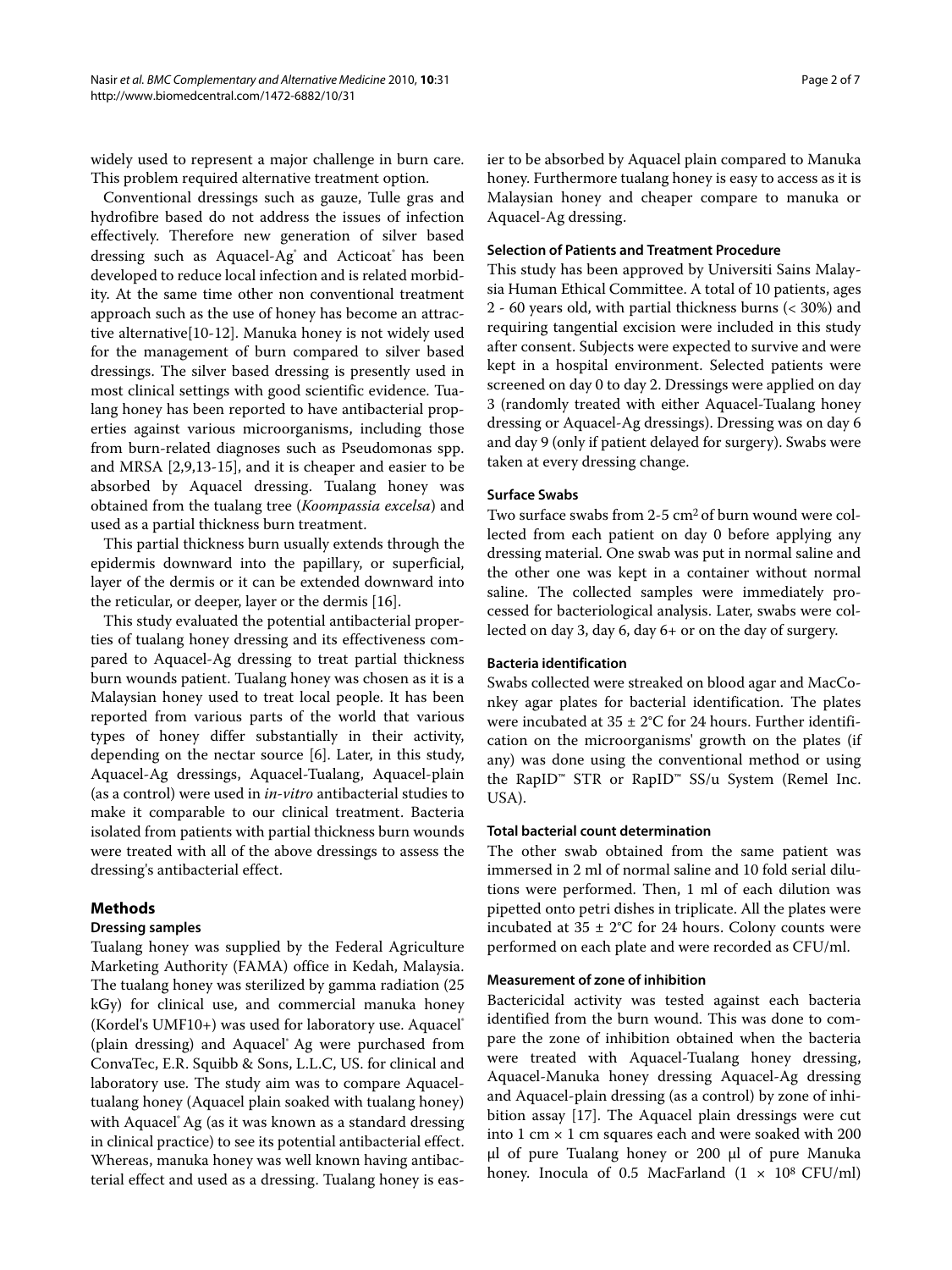microorganisms were prepared and inoculated onto a Mueller-Hinton agar (MHA) plate. Inoculation was done within 15 minutes of preparation time. Then, the four different dressings were placed onto the MHA plate. The test was done in triplicate. All plates were incubated overnight at  $35 \pm 2$ °C, and the zone of inhibition was measured after 24 hours of incubation.

# **Results**

# **Identification**

Table 1 shows the 7 different bacteria that were isolated and identified from 10 patients. Four types of Gram-negative bacteria, namely *Enterobacter cloacae*, *Klebsiella pneumoniae*, *Pseudomonas* spp. and *Acinetobacter* spp., and three Gram-positive bacteria, namely *Staphylococcus aureus*, coagulase-negative *Staphylococcus aureus* (CONS) and *Streptococcus* spp., were isolated. *S. aureus* was isolated in most of the swab samples having mixed growth.

On day 0 (admission day), swabs were taken on the partial thickness burn wound patients. Days 0 - 2 were a screening period which is only Aquacel plain was given to the patients. Only sample 6 yielded a positive culture, with mixed growth of CONS and *S. aureus*; the other nine yielded no bacterial growth.

On day 3, 2 single cultures from samples 1 (*E. cloacae*) and 5 (CONS) were obtained, and 6 yielded mixed bacterial growth. Those mixed growths contained two microorganisms.

Day 6 showed microorganisms isolated from 5 samples of burn wounds 3 days after treatment. Samples 1, 2 and 5 yielded single growth of *E. cloacae*, *Streptococcus* spp. and *K. pneumoniae*, respectively, while sample 10 yielded mixed growth of *Pseudomonas* spp. and *Acinetobacter* spp. Sample 6 yielded no growth.

Sampling after day 6 was less, as patients went for early surgery as soon as their wound was stabilized. Mixed bacterial growth was observed in both samples collected after day 6 when treated with honey. Two bacteria were isolated from sample 2 (*S. aureus* and *Streptococcus* spp.), whereas three types of bacteria were isolated from sample 5 (CONS, *K. pneumoniae* and *Pseudomonas* spp.)

### **Total bacterial count**

Table 2 shows that burn wounds treated with the silverbased dressing yielded less than  $10^4$  CFU/ml for sample 6, while sample 7 showed no microorganisms isolated.

Burn wounds treated with tualang honey showed an increase in CFU/ml for sample 3 on day 3. The CFU/ml was  $\geq 10^4$  on day 6 for samples 5 and 10, and on day 6 onward, sample 2 showed a CFU/ml ≥104.

In this study, bioburdens of the swab were determined in each patient on days 0, 3, 6 and  $> 6$ . On day 0, no bacteria was isolated from 90% of the samples, and only 10% yielded growth of bacteria. On day 3, 70% of the samples showed growth of microorganisms, in which only 10% of samples gave  $\geq 10^4$  CFU/ml. On day 6, 40% of swabs showed growth of bacteria, in which 20% were  $\geq 10^4$ , and no growth was observed in 10% of the samples tested. On day 6, 50% of the swab samples could not be collected. Only 2 swab samples were obtained after day 6, which resulted in <  $10^4$  CFU/ml and  $\geq$ 10<sup>4</sup> CFU/ml, respectively.

#### **Zone of inhibition**

Table 3 shows that all dressings had antibacterial effects against all the microorganisms isolated from burn wounds by an *in-vitro* assay. The silver-based dressing (Aquacel-Ag) showed better antibacterial effects than other dressings. Aquacel-Ag dressing was the most effective antimicrobial agent against Gram-negative bacteria, and it was most effective against *Pseudomonas* spp., with a zone of inhibition 18 mm. However, Aquacel-Ag and Aquacel-Manuka honey dressings gave better zone of inhibition for Gram positive bacteria compared to Aquacel-Tualang honey dressing. The highest zone of inhibition was obtained for streptococci treated with Aquacel-Manuka honey dressings. The zone of inhibition obtained for Gram negative bacteria were comparable when treated with Aquacel-Manuka honey and Aquacel-Tualang honey dressing.

#### **Discussion**

This study used Aquacel-tualang honey dressing and Aquacel-Ag dressing to treat partial thickness burn patients clinically and to determine their antimicrobial effects *in vitro*. Aquacel plain was soaked with tualang honey and used as a dressing instead of being taken orally (systemic agent) [[18](#page-5-12)]. The superficial swab was chosen to collect samples, in order to identify the commonly isolated microorganisms from the burn wound. This method was simple, inexpensive and less painful [\[19\]](#page-5-13). A previous study had shown no significant differences in bacterial counts between full thickness and partial thickness burns, whether by surface swab or by biopsy [\[20](#page-5-14)].

No infection or bacteria were isolated on day 0 (first day of injuries), as the burn wound surface is sterile immediately following thermal injury, as reported by Church and colleagues [[21\]](#page-5-15). Gosh and colleagues [[22](#page-5-16)] reported that re-epithelialization of the wound begins within hours after injury by the movement of epithelial cells from the surrounding epidermis over the denuded surface. Rapid reestablishment of the epidermal surface and its permeability barrier prevents excessive water loss and time of exposure to bacterial infections, which decreases the morbidity and mortality of patients who have lost a substantial amount of skin surface. Unfortunately, as thermal injuries impair the skin and its normal barrier function, contamination and infection is almost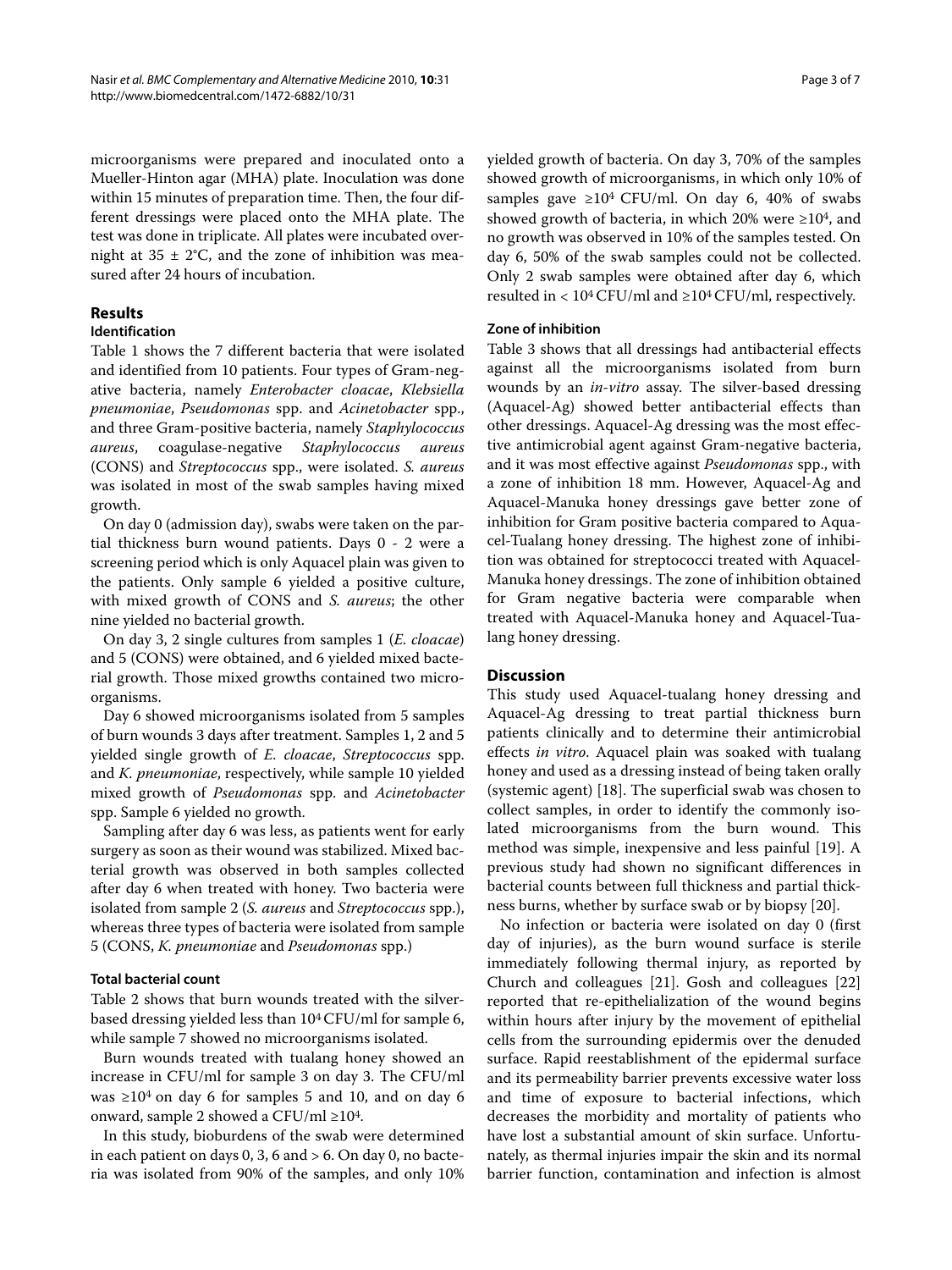| <b>Sample</b>    | <b>Treatment</b>      | <b>Days</b> | <b>Microorganisms</b>                     | CFU/ml               |
|------------------|-----------------------|-------------|-------------------------------------------|----------------------|
| $\mathbf{1}$     | Aquacel plain         | 0           | NG                                        |                      |
|                  | Aquacel-tualang honey | 3           | E. cloacae                                |                      |
|                  |                       | 6           | E. cloacae                                | $0.97 \times 10^{1}$ |
|                  |                       | $6+$        | <b>NS</b>                                 |                      |
| $\overline{2}$   | Aquacel plain         | 0           | NG                                        |                      |
|                  | Aquacel-tualang honey | 3           | S. aureus & Streptococcus spp.            | $3.3 \times 10^{3}$  |
|                  |                       | 6           | Streptococcus spp.                        | $3.3 \times 10^3$    |
|                  |                       | $6+$        | S. aureus &<br>Streptococcus spp.         | $2.4 \times 10^{5}$  |
| 3                | Aquacel plain         | 0           | NG                                        |                      |
|                  | Aquacel-tualang honey | 3           | K. pneumoniae &<br>S. aureus              | $5.3 \times 10^{4}$  |
|                  |                       | 6           | <b>NS</b>                                 |                      |
|                  |                       | $6+$        | <b>NS</b>                                 |                      |
| 4                | Aquacel plain         | 0           | NG                                        |                      |
|                  | Aquacel-tualang honey | 3           | S. aureus &<br>CONS                       | $2.0 \times 10^{1}$  |
|                  |                       | 6           | <b>NS</b>                                 |                      |
|                  |                       | $6+$        |                                           |                      |
| 5                | Aquacel plain         | 0           | NG                                        |                      |
|                  | Aquacel-tualang honey | 3           | CONS                                      | $1.6 \times 10^{2}$  |
|                  |                       | 6           | K. pneumoniae                             | 5.9×10 <sup>5</sup>  |
|                  |                       | $6+$        | CONS, K. pneumoniae &<br>Pseudomonas spp. | $9.3 \times 10^{3}$  |
| 6                |                       | 0           | CONS &S. aureus                           | 5.9×10 <sup>1</sup>  |
|                  | Silver                | 3           | CONS &S. aureus                           | $2.3 \times 10^{2}$  |
|                  |                       | 6           | NG                                        |                      |
|                  |                       | $6+$        | <b>NS</b>                                 |                      |
| $\boldsymbol{7}$ |                       | 0           | NG                                        |                      |
|                  | Silver                | 3           | NG                                        |                      |
|                  |                       | 6           | <b>NS</b>                                 |                      |
|                  |                       | $6+$        | <b>NS</b>                                 |                      |
| 8                | Aquacel plain         | 0           | NG                                        |                      |
|                  | Aquacel-tualang honey | 3           | NG                                        |                      |
|                  |                       | 6           | <b>NS</b>                                 |                      |
|                  |                       | $6+$        | <b>NS</b>                                 |                      |
| 9                | Aquacel plain         | 0           | NG                                        |                      |
|                  | Aquacel-tualang honey | 3           | CONS&<br>Acinetobacter spp.               | $2.0 \times 10^3$    |
|                  |                       | 6           | <b>NS</b>                                 |                      |
|                  |                       | $6+$        | <b>NS</b>                                 |                      |
| 10               | Aquacel plain         | 0           | NG                                        |                      |
|                  | Aquacel-tualang honey | 3           | Pseudomonas spp.<br>Acinetobacter spp.    | $3.8 \times 10^{2}$  |
|                  |                       | 6           | Pseudomonas spp.<br>Acinetobacter spp.    | $6.8\times10^{5}$    |
|                  |                       | $6+$        | <b>NS</b>                                 |                      |

# **Table 1: Bacteria isolated and colony count from burn wounds treated with tualang honey and silver-based dressing**

CONS - coagulase-negative S. aureus, NG - no growth, NS - no sample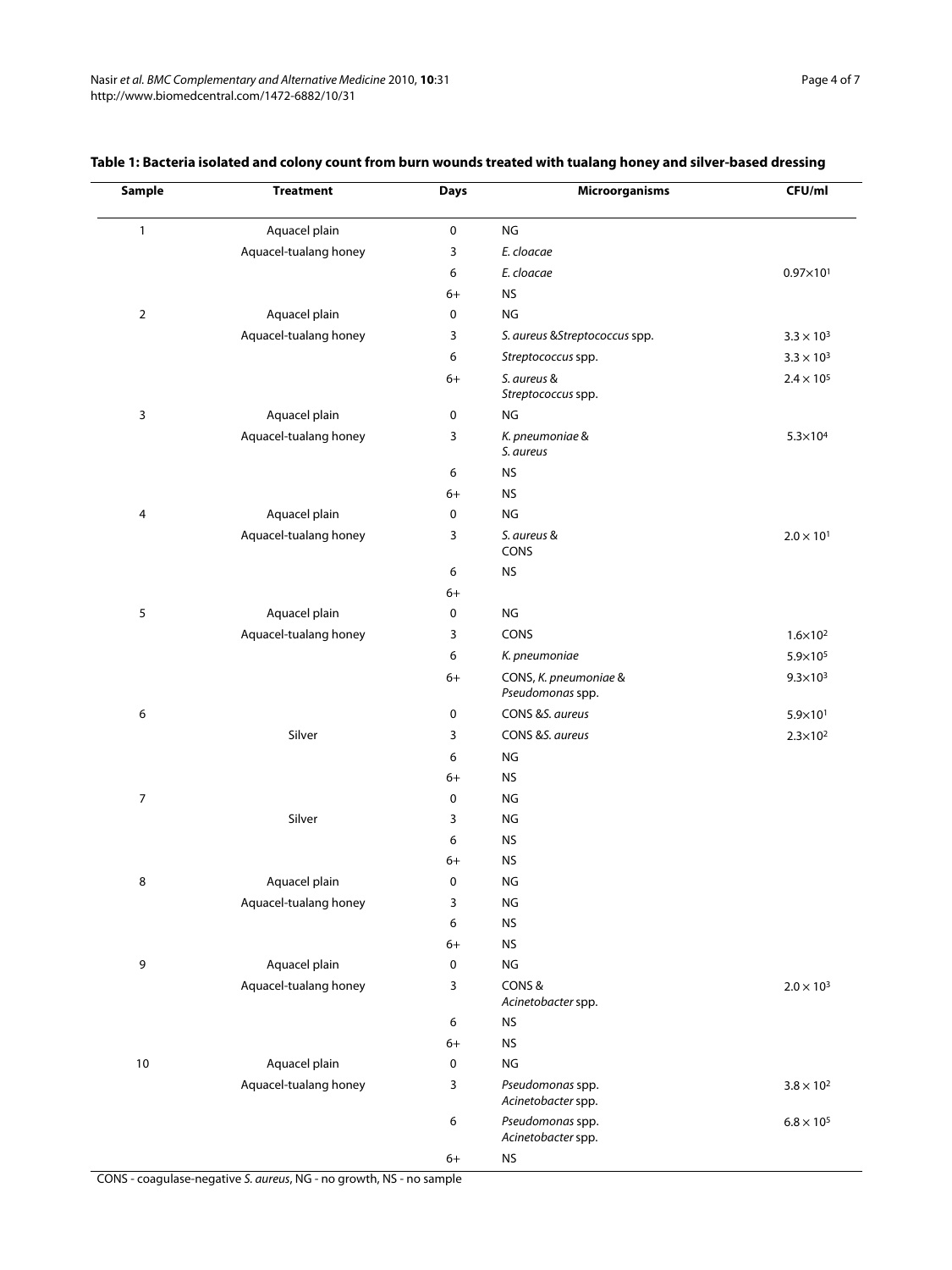unavoidable, even with the use of topical antimicrobial agents [[23](#page-5-17)]. In this study, bacteria were isolated on day 3, as the colonization and infection began [[14](#page-5-18),[21](#page-5-15)]. Infection of the burn wound is indicated if the number of bacteria is  $\geq 10^4$  CFU/ml or mg [[21](#page-5-15),[24\]](#page-5-19). The infection rate increased until day 6 and more  $($  > day 6 $)$  if the patient was delayed for surgery. Otherwise, no swabs or tissues were obtained after day 6, as surgery was done as soon as the patient was hemodynamically stabilized [[13](#page-5-7),[21](#page-5-15)]. The early burn wound excision that now occurs within the first few days after burn injury has resulted in improved survival rates. The primary aims of early excision are removal of the dead tissue that stimulates an overwhelming systemic inflammatory response syndrome and prevention of infection by temporary or permanent closure of burn wound [[21\]](#page-5-15).

The most common microorganism identified in this study was *S. aureus* followed by CONS, *K. pneumoniae*, *Streptococcus* spp., *E. cloacae*, *Pseudomonas* spp. and *Acinetobacter* spp. These microorganisms were commonly isolated from partial thickness burn wounds. Similar results were reported by Dastouri and colleagues [\[25](#page-6-0)], Basualdo and colleagues [[14\]](#page-5-18) and Pieper [\[9](#page-5-4)]. These microorganisms showed differences in zones of inhibition when treated with Aquacel plain dressing soaked with pure tualang honey, Aquacel plain dressing soaked with pure manuka honey and Aquacel-Ag dressing, with Aquacel plain as the control.

The disc diffusion assay showed that Aquacel-manuka honey dressing had almost the same antibacterial effect as Aquacel-Ag dressing and was more effective than Aquacel-tualang honey dressing against Gram-positive bacteria, such as *S. aureus*, CONS and *Streptococcus* spp.

The Aquacel-Ag dressing was the most effective dressing against the four Gram-negative bacteria isolated from burn wounds [\[10\]](#page-5-5) Aquacel-manuka honey dressing gave slightly higher MIC values compared to Aquacel-tualang honey dressing for all the bacteria tested. Plain Aquacel dressing was used as the control in this study, and it had no antibacterial effect against any of the microorganisms tested.

Aquacel-tualang honey worked more effectively if the dressing was applied and covered the wound area properly. Gentle pressure applied to the dressing covering the wound area would be very helpful, as reported by Jones and colleagues [[26\]](#page-6-1).

Visual inspection of the disc diffusion assay also showed that tualang honey had more partial inhibition (PI)/a lower concentration that retarded growth [[15\]](#page-5-8) than manuka honey. This is because tualang honey is more liquid than manuka honey and can be easily absorbed by MHA and other substances, such as human skin. It was observed in this study that tualang honey took less than one minute to be absorbed through the dressing, whereas manuka honey took almost one hour to be absorbed in the dressing.

# **Conclusions**

In this study, tualang honey demonstrated to poses substantial bactericidal as well as bacteriostatic effect. The Aquacel dressing soaked with pure tualang honey without any dilution was less sticky than manuka honey and was easier to apply as a dressing. However, for Gram positive bacteria, tualang honey is not as effective as usual care products such as silver-based dressing or medical grade honey dressing.

| Sample | <b>Treatment</b>      | CFU/ml            |                   |                   |                   |  |
|--------|-----------------------|-------------------|-------------------|-------------------|-------------------|--|
|        |                       | Day 0             | Day 3             | Day 6             | $>$ Day 6         |  |
|        | Aquacel-tualang honey | NG                | <b>NG</b>         | < 10 <sup>4</sup> | <b>NS</b>         |  |
| 2      | Aquacel-tualang honey | NG                | < 10 <sup>4</sup> | < 10 <sup>4</sup> | $\geq 10^{4}$     |  |
| 3      | Aquacel-tualang honey | NG                | $\geq 10^4$       | <b>NS</b>         | <b>NS</b>         |  |
| 4      | Aquacel-tualang honey | NG                | < 10 <sup>4</sup> | <b>NS</b>         | <b>NS</b>         |  |
| 5      | Aquacel-tualang honey | NG                | < 10 <sup>4</sup> | $\geq 104$        | < 10 <sup>4</sup> |  |
| 6      | Aquacel-Ag            | < 10 <sup>4</sup> | < 10 <sup>4</sup> | NG                | <b>NS</b>         |  |
| 7      | Aquacel-Ag            | NG                | NG                | <b>NS</b>         | <b>NS</b>         |  |
| 8      | Aquacel-tualang honey | NG                | NG                | <b>NS</b>         | <b>NS</b>         |  |
| 9      | Aquacel-tualang honey | NG                | < 10 <sup>4</sup> | <b>NS</b>         | <b>NS</b>         |  |
| 10     | Aquacel-tualang honey | NG                | < 10 <sup>4</sup> | $\geq 10^4$       | <b>NS</b>         |  |

**Table 2: Total bacterial count of swab samples treated with Aquacel-tualang honey dressing and Aquacel-Ag**

NG - No growth, NS - No sample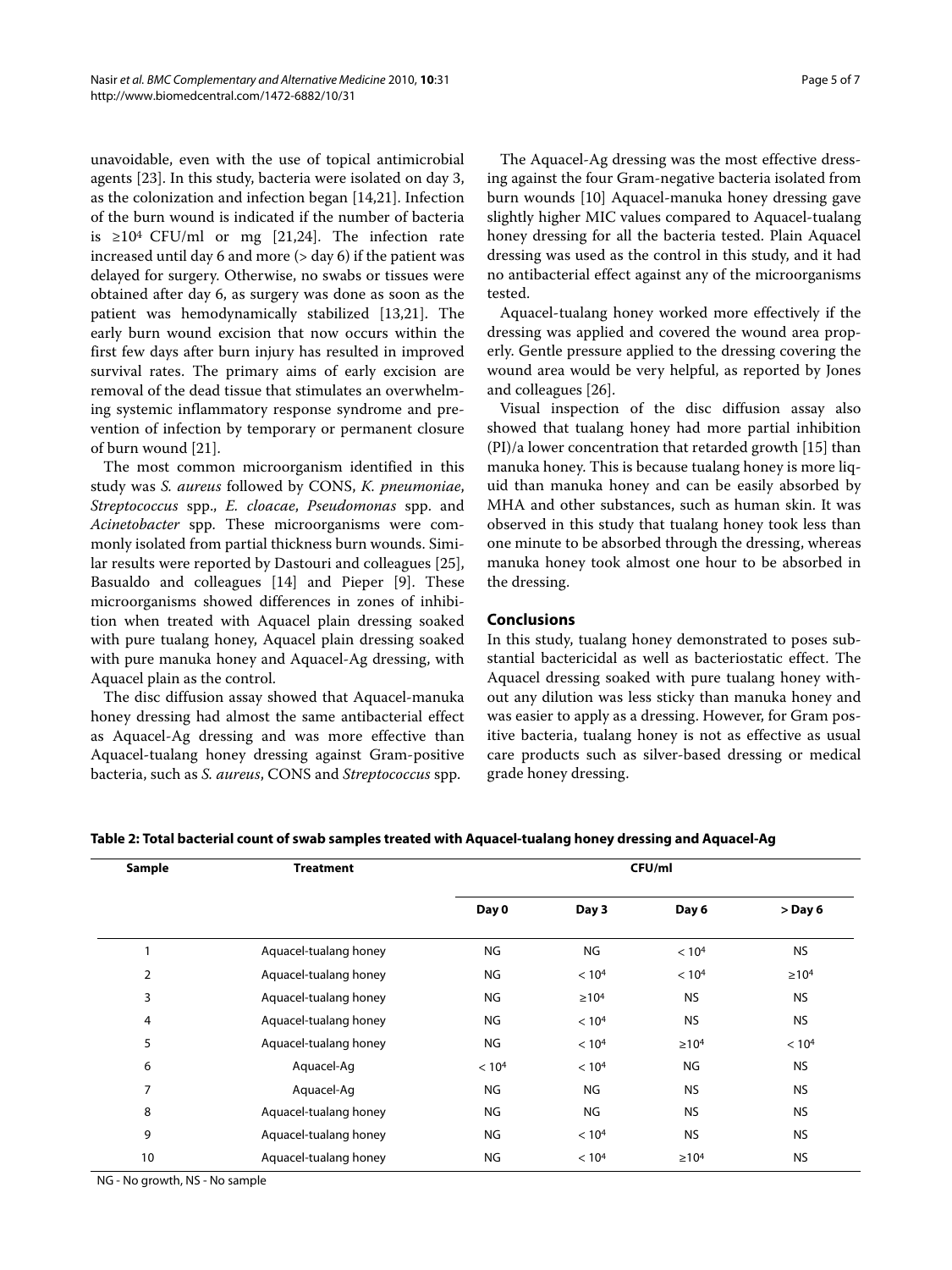#### **Table 3: Antibacterial effect of selected dressings on isolated bacteria from burn wounds**

| <b>Bacteria strains</b>                  | Average zone of inhibition (mm) |                                   |            |                        |  |  |
|------------------------------------------|---------------------------------|-----------------------------------|------------|------------------------|--|--|
|                                          | Aquacel-Tualang honey (100%)    | Aquacel-Manuka honey<br>$(100\%)$ | Aquacel-Aq | <b>Aquacel (Plain)</b> |  |  |
| Staphylococcus aureus                    | 11                              | 15.3                              | 13.2       | 0                      |  |  |
| Coagulase-negative Staphylococcus aureus | 11                              | 14.7                              | 14.3       | 0                      |  |  |
| Streptococcus spp.                       | 12.8                            | 16.8                              | 13.7       | 0                      |  |  |
| Enterobacter cloacae                     | 10.5                            | 11.2                              | 12.3       | 0                      |  |  |
| Klebsiella pneumoniae                    | 10.5                            | 11.2                              | 12.3       | 0                      |  |  |
| Pseudomonas spp.                         | 11                              | 11.8                              | 18         | 0                      |  |  |
| Acinetobacter spp.                       | 11                              | 12.3                              | 13.5       | 0                      |  |  |

#### **Competing interests**

The authors declare that they have no competing interests.

#### **Authors' contributions**

NAMN carried out the microbiological analysis and prepared the manuscript, HAS designed the study and drafted manuscript, KKBS involved in microbiological analysis, design of the study and manuscript correction, DAA participated in design of the study and manuscript correction and MNMH involved in microbiological analysis. All authors have read and approved the final manuscript.

#### **Acknowledgements**

We would like to thank to Universiti Sains Malaysia RU Grant 1001/PPSP/ 8120215 for providing the financial support and Agromas, Federal Agriculture and Marketing (FAMA), Kedah, Malaysia for supplying the tualang honey for this study.

#### **Author Details**

1Reconstructive Sciences Unit, School of Medical Sciences, Universiti Sains Malaysia, Health Campus 16150 Kubang Kerian, Kelantan, Malaysia and 2Department of Medical Microbiology & Parasitology, School of Medical Sciences, Universiti Sains Malaysia, Health Campus 16150 Kubang Kerian, Kelantan, Malaysia

#### Received: 31 January 2010 Accepted: 24 June 2010 Published: 24 June 2010

#### **References**

- <span id="page-5-0"></span>1. Dunford CCR, Molan P, White R: The use of honey in wound management**.** Nursing Standard 2000, 15:63-68.
- <span id="page-5-1"></span>2. Tan HT, Abdul Rahman R, Gan SH, Halim AS, Hassan SA, Sulaiman SA, Kirnpal-Kaur BS: The antibacterial properties of Malaysian Tualang honey against wound and enteric microorganisms in comparison to Manuka honey**.** BMC Complementary and Alternative Medicine 2009, 9(34):1-8.
- 3. Cooper RA, Molan PC, Harding KG: Antibacterial activity of honey against strains of Staphylococcus aureus from infected wound**.** Journal of Society of Medicine 1999, 92:283-285.
- <span id="page-5-2"></span>4. Cooper RA, Molan PC: The use of honey as an antiseptic in the managing pseudomonas infection**.** Journal of Wound Care 1999, 8(6):161-164.
- <span id="page-5-3"></span>5. Molan P: A brief review of the use of honey as a clinical dressing**.** Australian J of Management 1998, 6:148-158.
- <span id="page-5-10"></span>6. Aljady AMKMY, Jamal AM, Mohd Yassim MY: Biochemical Study on the Efficacy of Malaysian Honey on Inflicted Wounds: An Animal Model**.** Medical Journal of Islamic Academy of Sciences 2000, 13(3):125-132.
- 7. Jeffrey AE, Echazarreta CM: Medical uses of honey**.** Rev Biomed 1996, 7:43-49.
- 8. Lusby P, Coombes AL, Wilkinson JM: Bactericidal activity of different honeys against pathogenic bacteria**.** Archives of Medical Reaseach 2005, 36:464-467.
- <span id="page-5-4"></span>9. Pieper B: Honey-Based Dressings and Wound Care. An Option for care in the Uniter States**.** Journal Wound Ostomy Continence Nursing 2009, 36(1):60-66.
- <span id="page-5-5"></span>10. Atiyeh BSCM, Hayek SN, Dibo SA: Effect of silver on burn wound infection control and healing: Review of the literature**[.](http://www.ncbi.nlm.nih.gov/entrez/query.fcgi?cmd=Retrieve&db=PubMed&dopt=Abstract&list_uids=17137719)** Burns 2007, 33:139-148.
- 11. Wright JBLK, Hansen D, Burrel RE: Efficacy of topical silver against fungal burn wound pathogens**.** American Journal of Infection Control 1999, 27:344-350.
- <span id="page-5-6"></span>12. Wright JBLK, Burrel RE: Wound management in an era of increasing bacterial antibiotic resistance: A role for topical silver treatment**.** American Journal of Infection Control 1998, 26:572-577.
- <span id="page-5-7"></span>13. Molan P: The Evidence Supporting the Use of Honey as a Wound Dressing**.** Lower Extremity Wounds 2006, 5(1):40-54.
- <span id="page-5-18"></span>14. Basualdo C, Sgroy V, Finola MS, Marioli JM: Comparison of the Antibacterial Activity of Honey from Different Provenance Against Bacteria Usually Isolated from Skin Wound**.** Veterinary Microbiology 2007, 124:375-381.
- <span id="page-5-8"></span>15. Mulu A, Tessema B, Derbie F: In vitro assessment of the antimicrobial potential of honey on common human pathogen**.** Ethiop J Health Dev 2004, 18(2):107-112.
- <span id="page-5-9"></span>16. Johnson RMR: R.M.S: Prtial Thickness Burns: Identification and Maangemenat**.** Advances in Skin and Wound 2003, 16(4):178-187.
- <span id="page-5-11"></span>17. Shubangi Bhende: In-Vitro Assessment of Chlorhexidine Gluconate-Impregnated Polyurethane Foam Antimicrobial Dressing Using Zone of Inhibition Assay**.** Infection Control and Hospital Epidemiology 2004, 25(8):664-667.
- <span id="page-5-12"></span>18. Molan P: Honey as an antimicrobial agent**.** New York: Plenum Press; 1997.
- <span id="page-5-13"></span>19. Danilla SAP, Gomez ME, Chamorro M, Leniz P, Pineros JL, Lianos S, Roco H, Correa G, Pasten JA, Eulufi A, Roa R, Calderon W: Concordance between qualitative and quantitative culture in burned patients analysis of 2008 cultures**.** Burns 2005, 31:967-971.
- <span id="page-5-14"></span>20. Steer JA, Papini R.P.G, Wilson A.P.R, McGrouther GA, Parkhouse N: Quantitative microbiology in the management of burn patient. II. Relationship between bacterial counts obtained by burn wound biopsy culture and surface alginate swab culture, with clinical outcome following burn surgery and change of dressings**.** Burns 1996, 22(3):177-181.
- <span id="page-5-15"></span>21. Church DES, Reid O, Winston B, Lindsay R: Burn Wound Infection**.** Clinical Microbiology Review 2006, 19(2):403-434.
- <span id="page-5-16"></span>22. Gosh K, Clark R.A.F: Principle of tissue engineering**.** 3rd edition. Elsevier B.V; 1997.
- <span id="page-5-17"></span>23. Nasser SMA, Maher A: Colonization of burn wounds in Ain Shams Burn Unit**.** Burns 2003, 29:229-233.
- <span id="page-5-19"></span>24. Seal DV, Hay RJ, Middleton KR: Skin and wound infection investigation and treatment in practice**.** United Kingdom: Martin Dunitz Ltd; 2000.